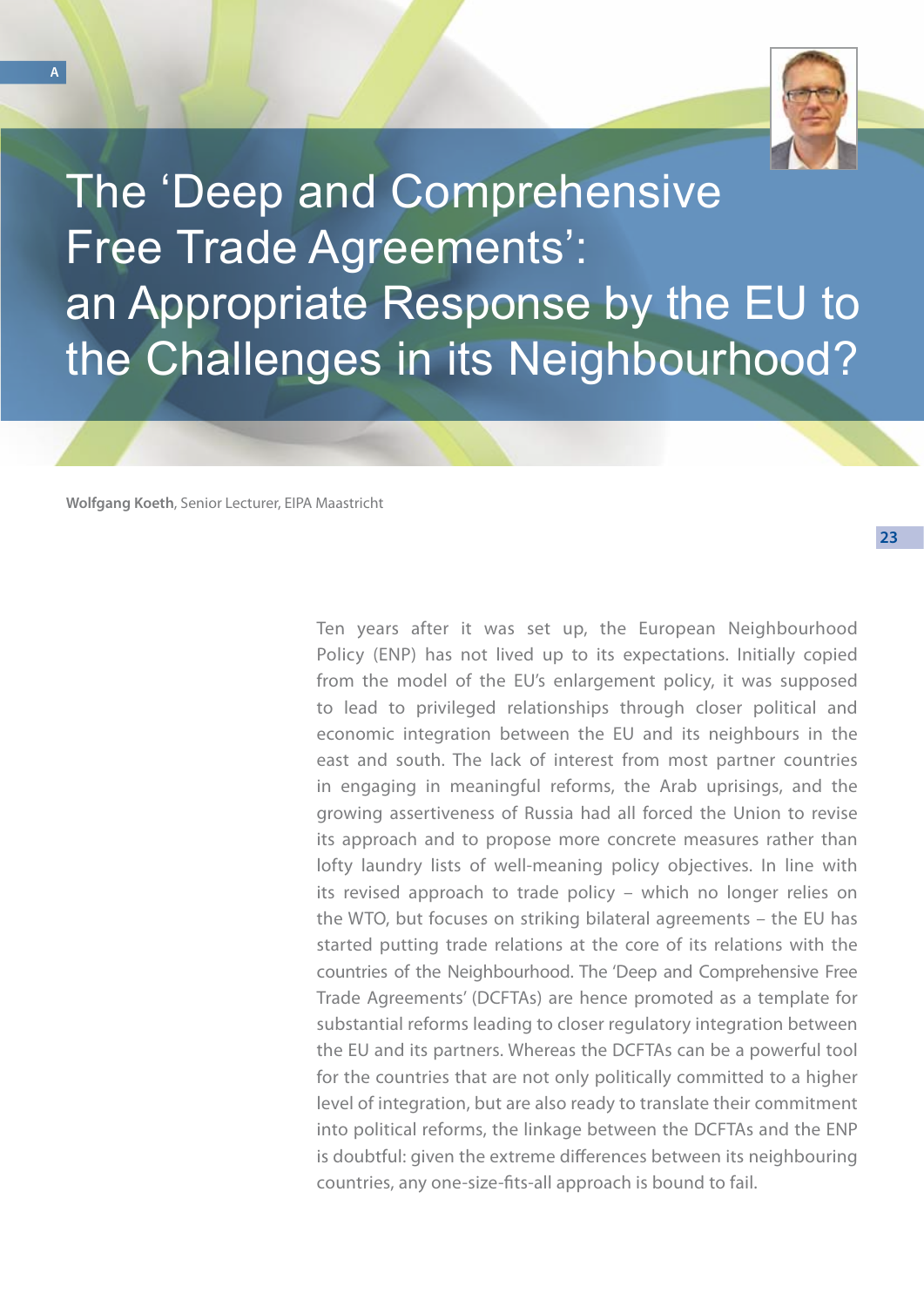### **Introduction**

The European Neighbourhood Policy (ENP) was set up a decade ago with the aim of surrounding the EU with a 'ring of friends' with whom it would eventually share 'everything but the institutions'. This policy towards its (new) neighbours to the east and south, reinforced by the 2008 Union for the Mediterranean (UfM) and the 2009 Eastern Partnership (EaP), was meant to build on the success of the EU's enlargement policy. The enlargement process successfully managed to stabilise the often fragile new democracies in Central and South Eastern Europe by rewarding political and economic reforms with generous assistance and, importantly, the strategic perspective of becoming a member of the European Union.

Ten years later, it appears that the EU's approach *vis-à-vis* its neighbours did not bring about the anticipated results. Russia, the most important of the EU's neighbours, decided to stay out of the ENP, since Moscow deemed it inappropriate to be treated as a mere object of EU policy, and regarded on the same level as other post-Soviet republics. Belarus, the 'last European dictatorship', showed no interest whatsoever in embracing the discourse on common norms and values. Although the policy could be assessed rather positively for the small republics of Georgia and Moldova, the effects of the EU's neighbourhood policy in Ukraine were dramatic: the intra-Ukrainian debate about whether to seek closer association with the EU or Russia

triggered events that no one had even dared to imagine merely a year ago: the annexation of Crimea by Russia, a fullblown military conflict and thousands of (often civilian) casualties.

The achievements of the ENP in the south were less dramatic, but they can hardly be assessed as being successful. Although most countries in both East and South still frequently rely on heavily regulated and non-competitive industries, the existing Southern model of state paternalism is not entirely unfamiliar to Europeans.

The 2008 Paris summit for the Mediterranean, which set up the UfM on the initiative of French President Sarkozy, was an indicator that the 'one size fits all' approach of the ENP was hardly the appropriate framework for bilateral cooperation. The ENP instruments proved inadequate and showed

little added value compared to other forms of more traditional bilateral assistance. The 'mutual commitment to common values' referred to in the 2004 ENP strategy, $3$  hardly reflected the mind-set of the mostly authoritarian rulers in the south, since they did not share the EU's view on the rule of law, good governance and respect for human rights. The joint common declaration at the funding summit of the UfM therefore fails to mention these common values. But even without such a reference, it is, with hindsight, ironic to see Bashar al-Assad, Zine El Abidine Ben Ali and Hosni Mubarak cheerfully shaking hands with European leaders and committing themselves to 'build together a future of peace, democracy, prosperity and human, social and cultural understanding'.<sup>4</sup> When the 2010 Arab uprisings and its aftermath swept away a number of the signatories of the Paris summit, the EU and its members found itself in the difficult position of having to explain why it had established such close links with authoritarian regimes that had demonstrably held the EU founding principles of democracy and human rights in such low esteem.

For its Eastern Neighbours, the situation was quite different. Among its 'European Neighbours' (as opposed to the 'Neighbours of Europe'), the ENP had, from its commencement, more chances of becoming a successful foreign policy

**The ENP: one size fits all?**

Initially, the ENP applied the same policy and instruments to the post-Soviet republics in the east, and the Arab countries plus Israel in the south. Whereas among the partners in the east, the EU was widely perceived as a role model, the appeal of the 'European way of life' was – economic prosperity aside – rather limited in most of the Arab countries of the south.<sup>1</sup> The economies, political systems and societies in both regions could not be more different. But, when it came to administrative cooperation, the EU often found it easier to cooperate with the Southern neighbours: most of them were former colonies, so their administrative systems often resemble those of their former colonial overlords. A common administrative language largely facilitates the contacts between European politicians and officials and their Arab counterparts.<sup>2</sup> Although most countries in both east and south still frequently rely on heavily regulated and non-competitive industries, the existing southern model of state paternalism is not entirely unfamiliar to Europeans, as it mirrors systems and structures of the last century. In the east, however, the chaotic demise of a former centrally planned economy, mostly relying on heavy industry, engendered a caste of oligarchs who acquired control of key economic sectors through their political connections. In these countries, the resulting symbiosis of oligarchs and politicians is still one of the major obstacles on the path towards a genuine free market economy.

At best, the actual results of the ENP in this region have been negligible. At worst, the ENP can be seen as a strategic miscalculation, that may have tarnished the credibility of the EU's discourse in the Arab world; rather than supporting democratic forces and actors of change (like civil society) until after the so-called Arab spring, the Union frequently associated with authoritarian rulers, in the hope that they could be nudged, over a longer period of time, into observing the Union's values and principles, but without endangering its own interests (energy security, trade, migration, etc.). In the aftermath of the Arab revolutions, the credibility of both the European Union and its members has been strained by the previous associations, especially among the younger generation.

In order to try and bridge the gap between aspirations and concrete measures, the EU has over recent years shifted the focus of the ENP towards trade policy, as the most effective (and, it was hoped, least divisive) part of the EU's foreign policy. It thus introduced a new instrument: the Deep and Comprehensive Free Trade Agreements (DCFTAs). It was unveiled first in the east, and later in the south.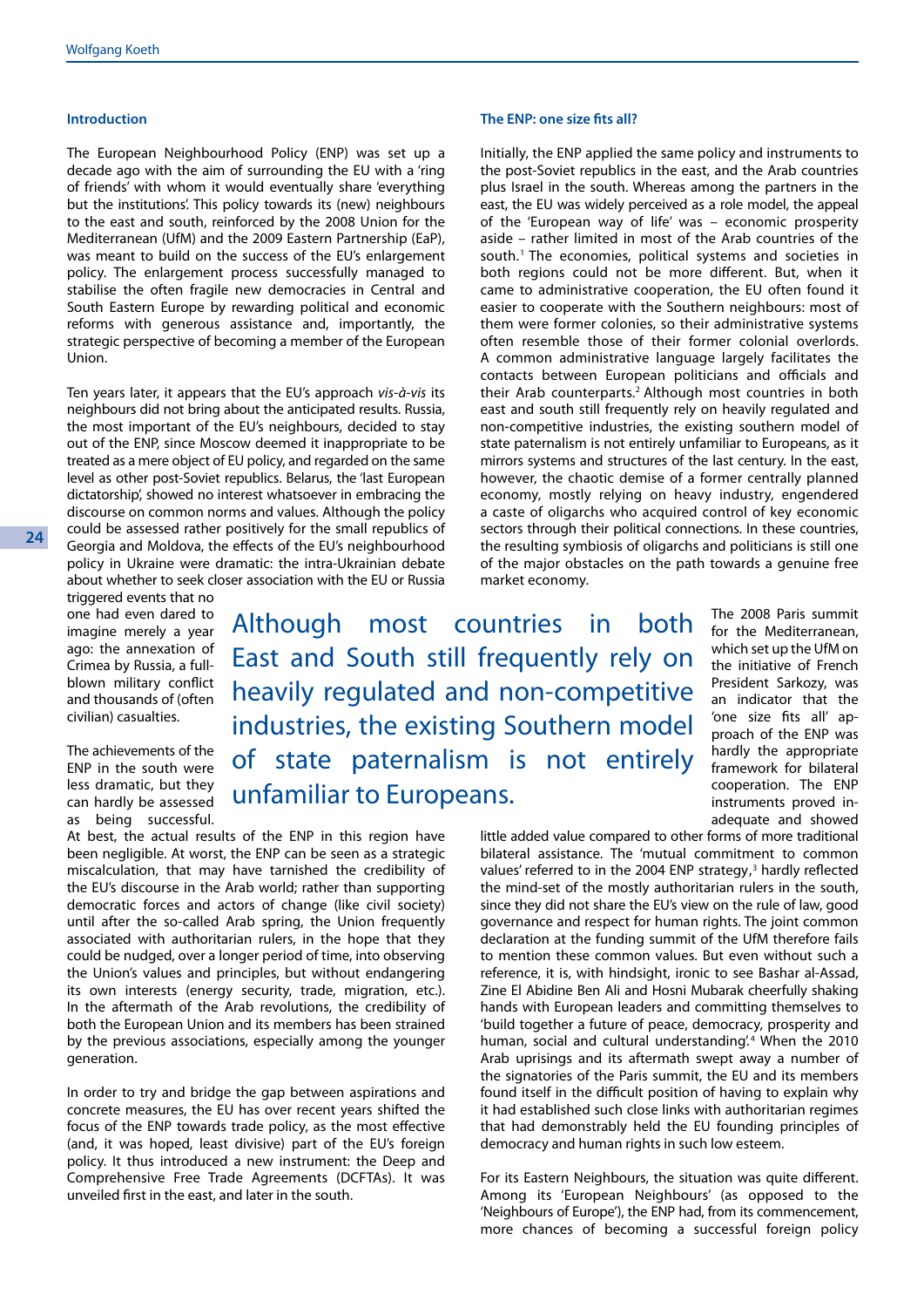instrument. Here, the EU proved to be a strong role model, where only the most socially conservative fringes of society would contest the essence of the common values as a matter of principle. There was some reasonable hope in Brussels that the ENP methodology – cut and paste from the enlargement policy – could be repeated. After all, the desire to belong to the club of wealthy and well-governed European states had triggered

deep and structural home-made political, institutional and economic reforms in other former socialist countries in Central and Eastern Europe. If the Baltic countries could transform in one-and-a-half decades from run-down, poor, demoralised and unstable Soviet republics to solid democracies with a booming economy, why couldn't the Ukraine, Moldova and the others do the same?

This reasoning, appealing as it may be, had one fundamental flaw. Whereas the Baltic states had a realistic perspective of EU membership (with all its economic and political benefits)

as their ultimate reward, the remaining post-Soviet republics were never meant to join the Union, as public opinion in the Member States (and thus their politicians) was sceptical and suffering from so-called enlargement fatigue. But Moldova, Georgia, Armenia, and, with interruptions, the Ukraine, felt that they should be part of the European family.

Following the setting up of the UfM and the short war between Russia and Georgia in 2008, the EU invited the six Eastern members of the ENP at the Prague Summit in 2009 to form the 'Eastern Partnership', with the main objective being to 'accelerate political association and further economic integration between the EU and interested partner countries'. Underpinning the partnership were 'commitments to the principles of international law and to fundamental values, including democracy, the rule of law and the respect for human rights and fundamental freedoms, as well as to market economy, sustainable development and good governance.<sup>5</sup> These were, incidentally, the EU's founding principles and basic conditions for candidate countries to join the European Union. Politically, many countries in the east saw this as a veiled promise that the doors to the EU would be, in principle, open to them.

However, the Eastern Partnership declaration went beyond the lyrical waxing about common and shared values. It also introduced a new instrument, that would allow the Eastern Partners to benefit from **quasi** full access to the EU's market, while, at the same time, making these countries adopt large parts of the acquis and therefore binding them economically closer to the Union: the so-called 'Deep and Comprehensive Free Trade Agreements'.

# **The 'Deep and Comprehensive Free Trade Agreements'**

The DCFTAs perfectly integrate themselves into the new approach to EU trade policy. Prompted by the failure of the WTO member countries to reach a comprehensive agreement on trade liberalisation that would include the 'behind the border' issues (such as regulatory issues, rules on foreign investment and investment protection, government procurement),<sup>6</sup> the EU started to fundamentally review the



*Source*: [http://www.unitednews.com.pk](http://www.unitednews.com.pk/)

Common Commercial Policy (CCP – the official name of the EU's trade policy). Until then, the EU had been a strict defender of multilateral trade liberalisation led by the WTO, and therefore refrained from concluding bilateral trade agreements. But given the 'deep coma' of the Doha Development Round by the mid-2000s, the EU started in the second-half of the first decade to follow the US by striking regional and bilateral trade deals

> as a second best option. The global financial crisis from 2007 onwards strengthened the assumption that trade, rather than internal consumption, would in the future be the main motor of economic growth – also given the relative decline of Europe *vis-à-vis* the emerging economies. As tariffs on goods were already low by global standards, further benefits would therefore derive from removal of regulatory obstacles (such as different norms and standards) or from opening markets to European providers of services. The new generation of trade agreements which the EU was

striving to conclude with its partners would therefore be of a much wider scope than traditional agreements: they should be 'deep and comprehensive'.

At the 2009 Prague summit, the EU proposed to use the DCFTAs as cornerstones of their future relationship with the Eastern Partnership. These legally binding agreements, conferring rights and obligations on both sides, would be part of even more comprehensive political agreements, the 'Association Agreements'. These Association Agreements would include a wide range of political issues from visa facilitation to transport policy and the fight against terrorism. They would replace the outdated Partnership and Cooperation agreements (PCAs), $<sup>7</sup>$  signed during the 1990s</sup> with most of the countries in question.

There is no clear-cut definition of an Association Agreement (AA). They find their legal source in Article 217 of the TFEU, stating that 'The Union may conclude with one or more third countries or international organisations agreements establishing an association involving reciprocal rights and obligations, common action and special procedure'. By looking at the text of the AAs, it becomes clear that the most innovative part of it is not the political agreement (which often just codifies current practice),<sup>8</sup> but the trade part (the DCFTA). It is in this part that the mutual rights and obligations become apparent.

The DCFTA thus comes quite close to integrating the partner state into the Single Market, although with some limitations: limited access to EU agricultural markets, limited access to EU funds and no say in setting the common rules. Whereas economic benefits and incomes from new sources (VAT or income tax) are expected to materialise only over time, the partner countries are likely to lose access to the Russian market (which accounts for 25% of Ukraine's exports, on par with exports to the EU) in the short term and face immediately disappearing income from customs duties. For the EU, the economic impact of the DCFTAs is likely to be slightly positive, also given that Member States seem to have hedged many of the sectors that are likely to be in direct competition.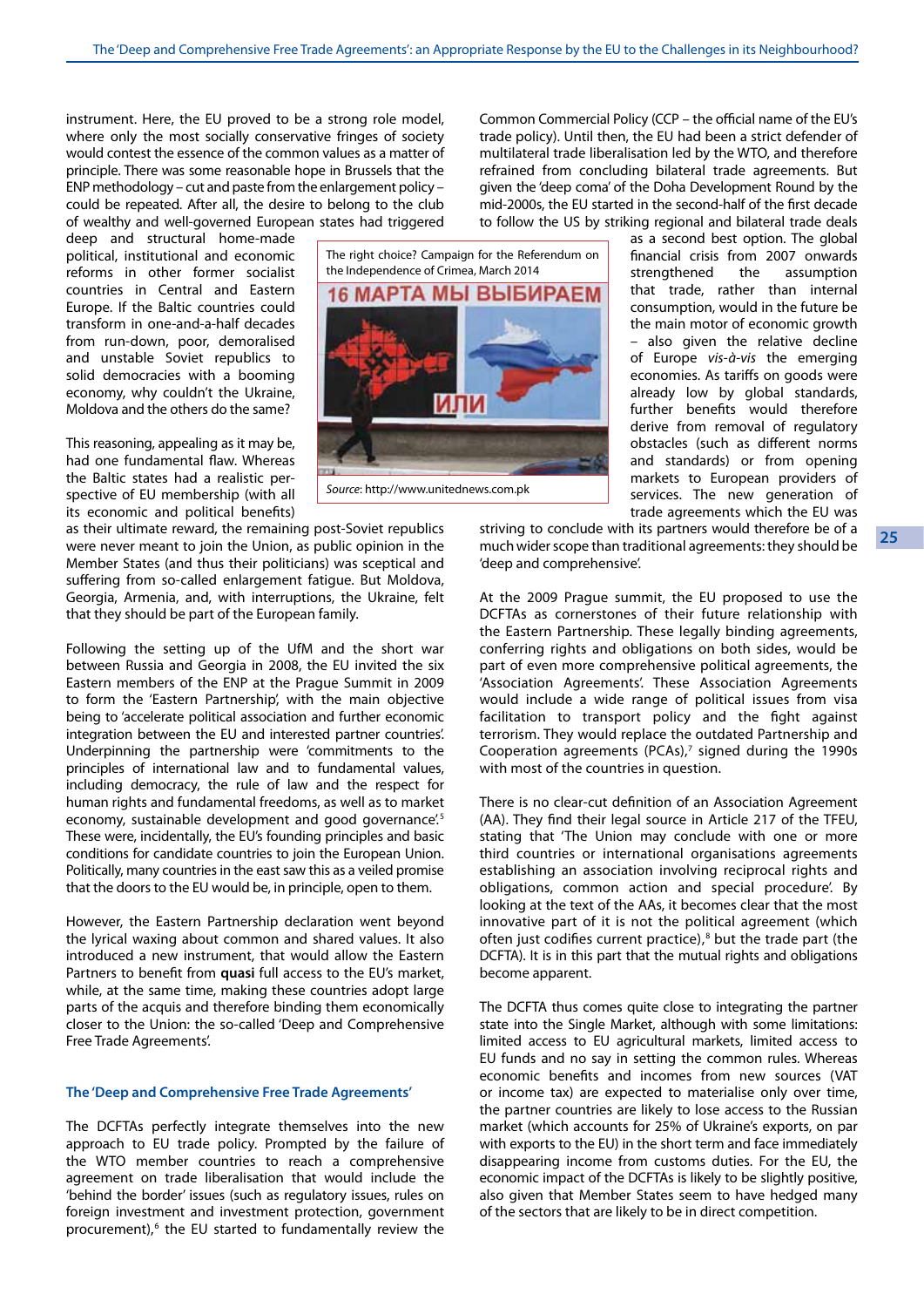In the end, the main motivation for both partners signing DCFTAs is not economic, but rather political. The leaders of Ukraine, Georgia and Moldova have repeatedly stressed their countries' aspirations to become a member of the EU.<sup>9</sup> For them, DCFTAs are not the end point, but only the first step towards fully fledged membership, while at the same time getting out of the Russian orbit.<sup>10</sup> For the EU, not being able to give these countries a membership perspective, the DCFTA at least gives the partner countries a second best option of a privileged relationship through contractual relations of some substance (such as mutual rights and obligations), that make a difference with the earlier (and largely outdated) more declaratory agreements, that in the current geopolitical context appear to be rather inappropriate.

for democracy and shared prosperity); addressing the 'three Ms' (Money, Markets, Mobility) in March 2011; a revised ENP strategy in May which introduced a concrete instrument that would help to support 'deep democracy' 14 and to establish a 'deep and comprehensive free trade area' through Deep and Comprehensive Free Trade Agreements.These all became part of the ENP South vocabulary.

### **The DCFTAs: one size fits all revised?**

Although initially designed as an instrument for the east, the DCFTAs became, with the revised ENP strategy, an instrument of choice for the south. But whereas in the east the DCFTAs were considered a standard solution, they became a mere

# **Can DCFTAs inspire new life in relations between the EU and its Southern Neighbours?**

The political considerations that prompted the EU to propose DCFTAs as a new and more substantial form of cooperation to the Eastern Partners in 2009 were largely absent during the 2008 Paris founding sum-mit of the UfM. It was clear from the beginning that the Southern Partners had no possibility (and no

ambi-tions) to become EU members, therefore there was no need to offer any compensation for a lack of membership perspective – one of the motivations behind offering DCFTAs to its eastern neighbours. The UfM has long been regarded as a vanity project of former French President Sarkozy with a rather vague objective ('promoting stability and prosperity through political, social and cultural dialogue as well as economic cooperation'). It proposed no new instruments and only referred to existing Agreements. Whereas the Paris declaration made a general mention of an unspecified 'Deep Free Trade Area' in the Euromed region to be set up by 2010, no mechanisms to achieve this aim were set up.

After the Arab revolutions in 2010-2011, which swept away a number of autocratic regimes in the Southern Mediterranean (including the then co-President of the UfM, Hosni Mubarak), the cleavage between the rhetoric of the UfM and reality became even more obvious. In fact, the EU and its Member States had repeatedly closed their eyes to the numerous violations of the basic principles of democracy, political pluralism and fundamental freedoms enshrined in the common declaration: in exchange, they could count on these regimes in the fight against illegal migration and terrorism.<sup>11</sup> It was the Commissioner responsible for the Neighbourhood Policy, Stefan Füle, who was the first to admit after the Arab uprisings that the approach of the EU to the Southern Neighbourhood was inadequate, admitting that the EU had been 'hiding behind words like "creating a zone of stability, prosperity and peace".<sup>12</sup>

Realising that it had undermined its own credibility in the region by clearly favouring its own security concerns and commercial interests over its commitment to EU values,<sup>13</sup> the EU tried to adapt to the new situation by adopting a number of measures: a packet of short-term measures (Partnership



*Source*: [http://johnmarkcole.blogspot.nl](http://johnmarkcole.blogspot.nl/2011/10/will-libya-follow-tunisia-into-light-or.html)

option in the south, depending on the political will of the partner country to engage in deep cooperation – and thus more relevant for the countries with strong economic stakes in the EU (such as Morocco and Tunisia). The Association Agreements the EU had concluded with most of the Southern Neighbours between 1995 and 2005 already provided for a free trade zone for manufactured goods; moreover, bilateral agreements on agricultural products were also concluded with a number of

countries. The envisaged value added would therefore come from the 'behind the border' provisions of the DCFTA (like regulatory issues, investment protection, intellectual property, and phytosanitary measures). However, these are areas the Southern countries are traditionally less keen to discuss, as they were generally seen as strengthening the positions of EU producers and service providers and thus increase existing trade deficits with the Union. Highly regulated areas such as telecoms and air transportation are still a convenient source of income for many governments in the south, which they are wary of opening up to competition. The degree of enthusiasm of most Southern countries to negotiate such agreements has been, as a consequence, rather limited (at the time of writing, only Morocco is actually negotiating a DCFTA).

The muted enthusiasm for the DCFTAs in the south contrasts with that to the east. Aside from Belarus and Azerbaijan,<sup>15</sup> Ukraine, Moldova, Georgia and Armenia immediately embraced the DCFTAs, not so much for their content – bar Georgia, neither of these countries had previously shown particular interest in the structural reforms of their arcane regulatory systems that are at the core of these agreements – but rather for their symbolic power, as these agreements were seen as a first step towards EU membership, similar to the Association agreements (Europe Agreements) which were signed with the Central European States prior to their accession in the 1990s. In spite of frequent signals from the EU that this was not a realistic perspective, the Ukraine (with the notable exception of the Yanukovych government) and Georgia made EU integration a strategic priority. Moldova and Armenia have also publicly asked for a membership perspective. But more than it being a deep desire to embrace European values, the interest of the local elites for closer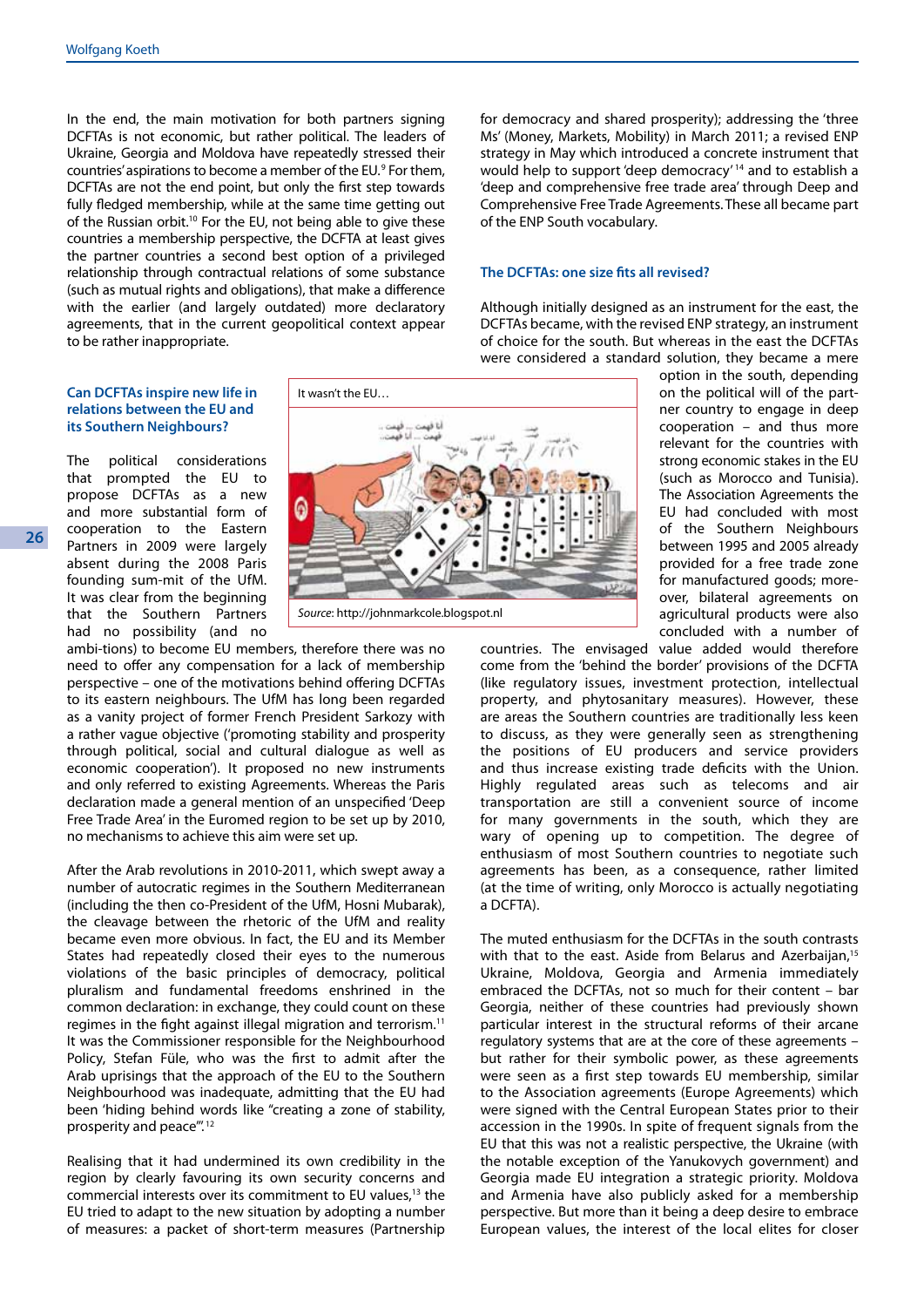integration with the EU might be explained by its potential to gain more leverage *vis-à-vis* Russia and its rival project for regional economic integration, the Eurasian Customs Union.16

#### **European v Eurasian Union**

The Eurasian Customs Union had until recently not figured prominently on the Brussels radar. Being an offspring of the EU's enlargement policy, the ENP had largely relied on the attractiveness of the European model and on the EU's normative power that had so far remained unrivalled in

Europe: the idea of having to compete with a competitive role model did not come spontaneously to the EU's policy makers. However, the growing economic power of Russia and its matching geopolitical ambitions over the last decade had changed this basic parameter. For Russia, the DCFTAs with the countries of what it considers its 'near abroad' or special zone of influence, are perceived as a direct challenge to its regional ambitions for political and economic leadership.<sup>17</sup>

Since the end of the cold war a quarter of a century ago, the EU has been living with the conviction that it had no enemies; security threats would come from non-state actors.

the EU. The unrest spreading from Kiev to the whole country – which culminated in President Yanukovych being forced to flee to Russia – was used as the pretext by President Putin to justify the annexation of Crimea and to support separatist forces in Eastern Ukraine. When the DCFTA was finally signed by the pro-European Yatsenyuk government in September 2014,<sup>22</sup> Ukraine had lost control over large parts of its territory and suffered several thousand casualties among its soldiers and civilian population. Ukraine had finally made its pro-European choice, but at a very high price.

There are few illusions in the Eastern Neighbourhood about the nature of the Customs Union/Eurasian Union: even if President Putin has denied that he is seeking to resurrect the defunct Soviet Union, his description of the implosion of the Soviet Union as the greatest geopolitical catastrophe of the 20<sup>th</sup> century is still well remembered in the region. Although it contains a few supranational elements, there is little doubt about the real ownership of the Moscow-based Customs Union. Experience has shown that, rather than dangling the carrot

of economic integration, Russia has been using trade measures as a stick to punish neighbouring countries for political misbehaviour.<sup>18</sup> Therefore, the argument that Russia's opposition to the DCFTA was prompted mainly by economic concerns – due to the fear of an influx of cheap goods from the EU that would harm its local producers<sup>19</sup> – does not sound too convincing.

The quite aggressive reaction of the most important 'Neighbour of the Neighbours' to the DCFTAs thus hit the EU by surprise. Even if the EU insists that the DCFTAs were never

directed against Russia, and that even with a DCFTA in place nothing would be standing in the way of free trade between the Eurasian Customs Union and the EU's Eastern neighbours, it was nevertheless clear that once the DCFTA was signed, no signatory would be able to become a member of the Customs Union, as commitment to this body (loss of ability to decide on its own customs tariffs) would be incompatible with the obligation to reduce customs tariffs with the EU.

As the question of trade integration in the eastern region turned into a zero-sum-game, the partners had to make their choice:

The Eurasian Customs Union: the EU's competitor in the east?

*Source*: [http://rt.com/business]( Russia, Belarus and Kazakhstan sign Eurasian Economic Union  Kazakhstan-Russia-Be_sham-725x483  Putin_Nazarbayev_Lukashenko  http://rt.com/business)

# **A painful wakening in a not so post-modern world?**

Could the EU have seen this coming? In fact, since the end of the cold war a quarter of a century ago, the EU has been living with the conviction that it had no enemies; security threats would come from non-state actors: regional conflicts, terrorism and organised crime.<sup>23</sup> Therefore, the simple fact that another state could not only oppose its plans, but also openly try to challenge

in the case of Armenia, which had on several occasions in the past expressed its wish for an EU integration perspective, the Russian suggestion that the country should not put at risk the benefits coming from closer integration with Russia (Armenia relies heavily on Russian security.<sup>20</sup> energy and remittances) and therefore drop the AA/DCFTA<sup>21</sup> was successful. Initially, it seemed as if Russia's approach would also work in Ukraine. But the decision of the Yanukovych government in late 2013 to suspend preparations for the signing of Ukraine's AA/DCFTA sparked massive civil protests (so-called 'Euromaidan') in support of political association and economic integration with

> them, not shying away from a military conflict, had been unimaginable merely a year ago. Neither was such a possibility mentioned as a potential risk in the Impact Assessments that were carried out on behalf of the Commission. But unlike the EU, Russia has not yet arrived in a post-modern world: it rather sees its interest through the prism of the first-half of 20th century zero-sum *realpolitik*, where geopolitical influence comes as a result of military and economic power. This was something that was already apparent with its military incursion into Georgia in 2008, although not widely acknowledged

at the time. The signing of the AA/DCFTA was thus interpreted by Russia as a direct challenge to its geopolitical aspirations, which thus demanded a harsh response.

As often happens, it was an event outside its borders that pushed the EU towards a common position. The imposition of sanctions on Russia, following the annexation of Crimea and Russia's role in destabilising Eastern Ukraine, has shown that the Union is, in principle, ready to stand up for its values, even if this comes at a high price. Whatever credibility was lost in the south, might be made up in the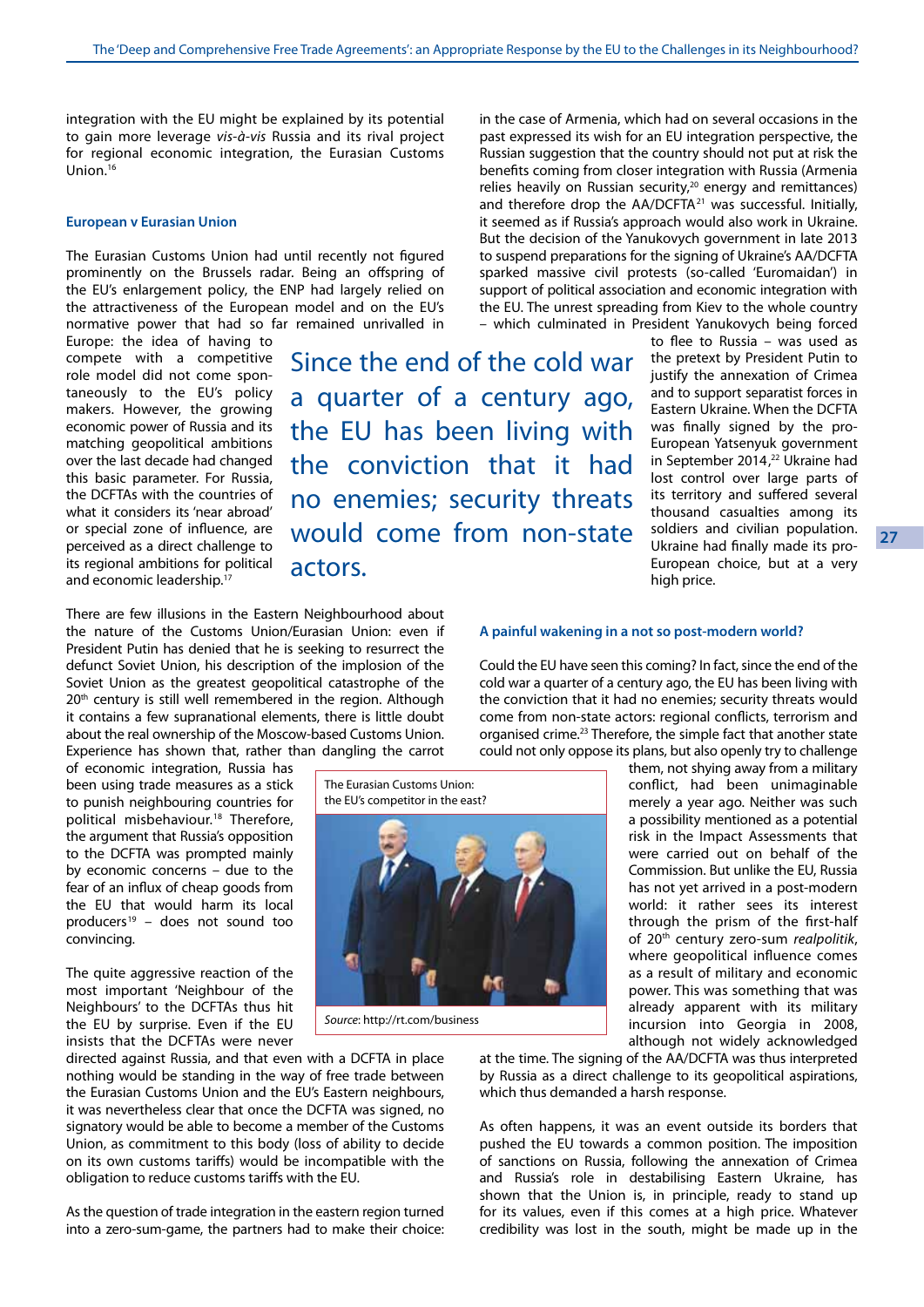east. For this, the EU disposes of a whole range of foreign policy instruments such as trade, technical assistance (i.e. to help Ukraine to wean itself from Russian gas), $24$  or the CFSP/ CSDP. And, not to forget, its most powerful foreign policy instrument: enlargement.

#### **Could an enlargement perspective make a difference?**

There is an ongoing debate on whether a clear enlargement perspective for Ukraine could have prevented – or rather

exacerbated – the current crisis. It is often assumed that an enlargement perspective is a factor of stabilisation for a country, as the stakeholders would divert their energies away from internal struggles to a common objective. On the other hand, if the rather technical AA/DCFTA proved to be so divisive that it led to a civil war and later to a Russian incursion, would a fully-fledged accession process have poured even more oil onto the fire, leading to an even stronger reaction from Russia?

**28**

Russia intervened in the Ukrainian conflict thinking that its intervention would be widely endorsed by the local population. There was little doubt that many Russians in Crimea and in Eastern Ukraine would welcome a Russian intervention, just as Russian speakers in Abkhazia and Southern Ossetia did in 2008.

The attractiveness of Russia as a role model for Russian speakers in the region can be explained by a number of

factors: the economic upturn that coincided with the beginning of Putin's first term in office in 2000 provided Russian citizens with a previously unknown increase in living standards – a process that largely bypassed most neighbouring former Soviet Republics, as it was founded on increased revenues generated from exploiting natural resources, in particular oil and gas. Economic wellbeing therefore substituted for democratic process as a source of legitimacy. Largely insensitive policies adopted by the governments of neighbouring countries *vis-à-vis* their Russian

The reasons why many Arab countries signed up to the ENP and the UfM were very different from what the EU had in mind: a nice occasion to legitimise their autocratic regimes and their control of their country's resources.

minorities and Russia's claim to act as a protector of Russian speakers throughout the region further increased the legitimacy and attractiveness of the Russian State to its diaspora.

Whereas a clear accession perspective would not in itself have diminished the attraction of Russia to ethnic Russians across the border, it would most likely have stopped Ukraine from further pushing native Russian speakers into the same direction. Being locked into an accession mechanism would have arguably prevented the Ukrainian authorities from pursuing populist policies which resulted in the further alienation of its Russian-speaking minority.<sup>25</sup> The example of

the enlargement process in the Central and Eastern European countries had shown that the requirements to comply with EU standards (which include the rights of minorities) had considerably diminished the temptation of candidate countries to adopt populist measures directed against national minorities as a means of diverting from more fundamental political issues.

In addition, the attraction of Russia for native Russian speakers in Ukraine appeared to be popular in the absence of any other more appealing outlooks: although the AA mentioned

> the objective of a visa-free regime, the AA/DCFTA, was generally not seen as bringing tangible results for Ukrainians. The fact that few understood the content of the rather technical agreement allowed Russia to manipulate Russian speakers in Ukraine via the widely received Kremlin-sponsored audio-visual media, by presenting this agreement as detrimental to their interests. For sure, in the case of an EU accession perspective, Russia would have tried to manipulate the public through the same channels,<sup>26</sup> but it would

have had less leverage, as the benefits of EU membership (full freedom of movement, rising standards of living, full access to EU markets, funds and programmes) are widely acknowledged even in Eastern Ukraine.<sup>27</sup> Moreover, even Russian speakers in Eastern and Southern Ukraine are aware that being part of Russia has a downside: whereas Ukraine abolished military service in 2013 (although it was reintroduced in 2014, as a result of the crisis) the perspective of doing compulsory military service in the Russian army is hardly appealing for the

> Russian-speaking young men of the diaspora.

> Whilst it would be difficult to claim with certainty that the course of history would have been changed with a prospective accession, it is clear that such a prospect would have made public support for a Russian intervention less widespread. This would have raised the opportunity cost of intervention and reduced the leverage of President Putin to destabilise the country through territorial<br>annexation and through annexation and through fostering rebel militias. This

chance has been missed. But for what remains of Ukraine and the other Eastern partner countries, a clear perspective is still likely to drastically increase the political will of these countries to engage in deep reforms and to overcome the divisions within their societies. In times where a number of current candidates and potential candidates have put EU accession on the backburner, and where the UK is considering leaving the Union, would it not be fair to give a chance to those European countries that are willing and committed to fulfilling their European ambitions and to show the existing members that EU membership is still something to be appreciated?

The Arab uprisings: hitting the EU by surpriseمتعلقهما

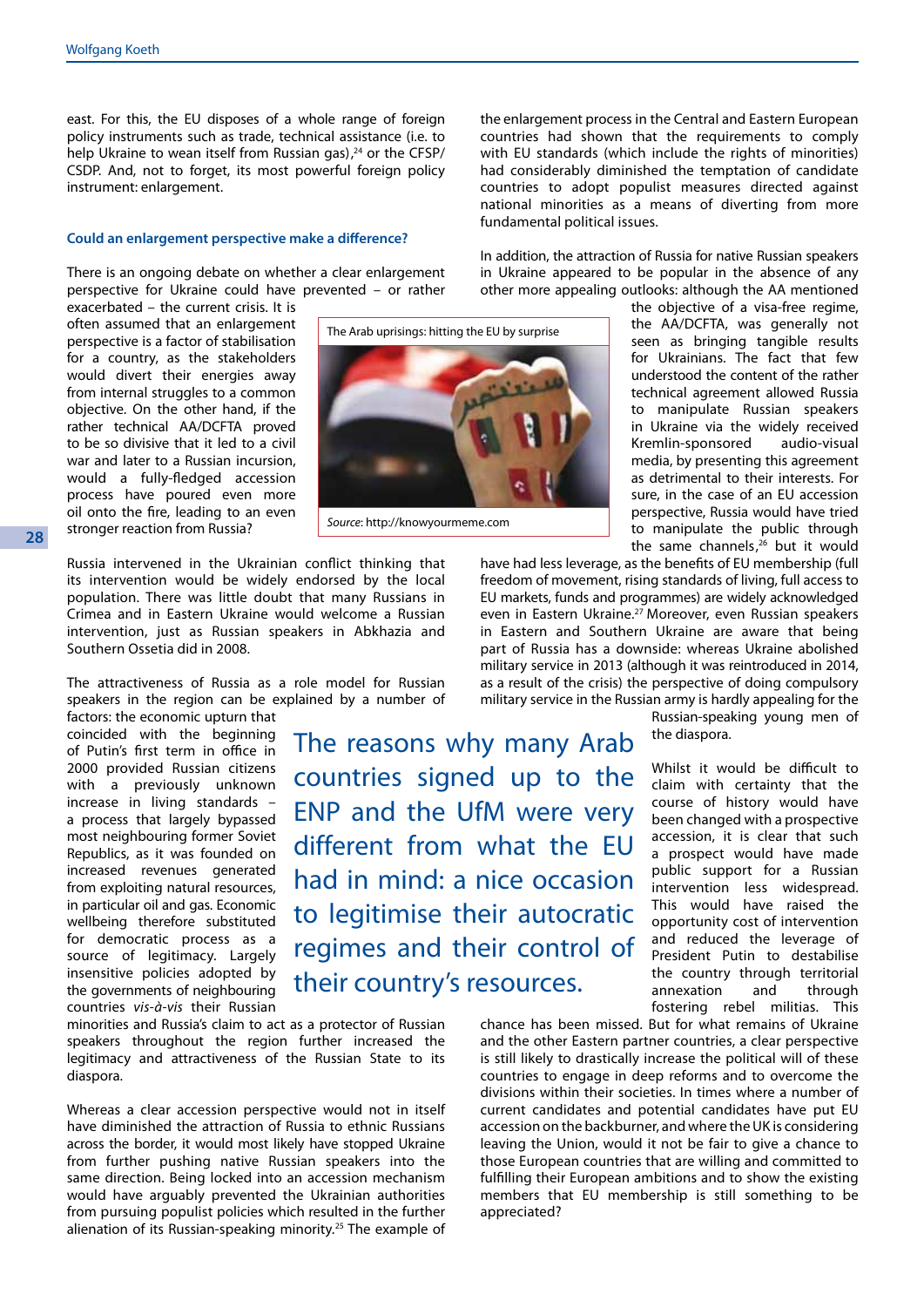### **And the outlook for the south?**

The situation of the DCFTAs in the Southern Neighbours is very different: although the EU is not the only actor striving for political influence in the ENP South, the EU has – in spite of the ever-increasing role of China – no direct competitor in the region when it comes to trade integration. The EU is, by large, the biggest trading partner for all of these countries. Even if a DCFTA would be likely to further increase the trade deficit of many of them with the EU, they are expected to bear economic benefits for these countries – in the long run. However, as many of the countries already have free trade provisions (including for agricultural products) as parts of their existing Association Agreements, their appetite for further, more comprehensive liberalisation, which would force them to reform their economic and political systems, is often limited. But without joint ownership and commitment, the DCFTAs would have little added value.

For the EU, there are certainly economic benefits resulting from the opening of government procurement, regulatory convergence or the harmonisation of rules and standards. But more than the expected economic benefits, or the hope of substantial reform, the EU's offer to conclude DCFTAs with these countries mainly stems from the perceived need to fill the largely empty shell of ENP/UfM with some substance. The EU seems to have been pushed by events to use this tool in the absence of any other more suitable and meaningful instruments. But the DCFTAs might not be the right instruments for those that should not have qualified for a privileged relationship in the first place. The reasons why many Arab countries signed up to the ENP and the UfM were very different from what the EU had in mind: a nice occasion to legitimise their autocratic regimes and their control of their country's resources. By getting too closely involved, the EU did not change its neighbourhood, but compromised its own values. Moreover, some of the regimes that followed the Arab uprisings, even if fully democratically legitimised, have scarcely embraced 'European values'. The suspicion that the EU uses concepts such as human rights, democracy and the rule of law in an opportunistic way, as a vehicle to fulfil its own strategic ambitions and interests, won't go away easily. Although there are important differences between the Arab neighbours of Europe (with Israel being a case apart), many feel uncomfortable *vis-à-vis* the EU's constant highlighting of its own value system which they see as Eurocentric<sup>28</sup> and sometimes smacking of paternalism.

### **Conclusions**

The DCFTAs are a specific instrument for inspiring life into the ENP, which itself is a product of the EU's post-modern approach to the world: the baseline of this approach is that the EU has no external enemies and that its basic values are, in principle, shared and coveted by everyone. The whole remaining challenge would therefore be to identify the appropriate means and instruments to achieve the common goal.

The Arab uprisings and Russia's aggression against Ukraine have forced the EU to say farewell to this illusion. The Union will need to differentiate its approach, by reserving a number of tools (like the DCFTAs) for its privileged partners which share the Union's world view and values, aspire to a high level of integration, and have the deep and comprehensive political will to implement the matching necessary reforms. This seems to be the case for a number of countries in the east, but far less so in the south. Where the political will for more integration is absent, both sides should realise that fostering the illusion of a privileged partnership serves no one; the use of traditional means of diplomacy and instruments of classical foreign policy ('external action', in the EU's parlance) would be more appropriate: development assistance, CFSP/CSDP, and, if not yet in place, more classical forms of trade liberalisation – without necessarily being 'deep and comprehensive'.

#### **Notes**

- There are, however, important differences within the region: whereas countries such as Tunisia, Morocco and Jordan have traditionally sought for closer integration with the EU, the degree of interest of countries as Algeria, Syria and Libya in the ENP and in closer relations with the EU had been negligible.<br>2 For example, in its 'Twinning' programmes, one of the main
- technical cooperation mechanisms of the ENP, the Commission gives to the countries of the Southern Neighbourhood far greater autonomy within the planning, preparation and implementation of programmes than to the Eastern countries.
- In total, the 'common values/shared values' are mentioned 20 times in the 2004 ENP communication.
- <sup>4</sup> Joint Declaration of the Paris Summit for the Mediterranean. Paris, 13 July 2008.
- <sup>5</sup> Joint Declaration of the Prague Eastern Partnership Summit Prague, 7 May 2009
- In trade circles generally referred to as the 'Singapore issues', a reference to the World Trade Organization Ministerial Conference of 1996 in Singapore.
- <sup>7</sup> These agreements became outdated due to internal developments in both the EU and its partner countries. The PCAs refer to the partner countries as 'countries with an economy in transition', which is no longer appropriate after the recognition of their market economy status and their accession to the WTO. Moreover, the level of bilateral cooperation has gradually extended beyond the scope of the PCAs, for example in the field of police and judicial cooperation in criminal matters.<br>8 Some provisions of the AA with Moldova were already outdated
- at the time of signing: the visa-free regime stipulated in the agreement had already been established in March 2014, three months before the signing of the AA.
- <sup>9</sup> '*The borders of Europe now stretch from the coast of Portugal to beyond Kiev. We have chosen Europe: it is not just a question of geography, but a matter of shared spiritual and moral values*.' Address by Viktor Youshenko, President of Ukraine, to the European Parliament, 23 February 2005. [http://europa.eu/rapid/](http://europa.eu/rapid/press-release_DN-05-102_en.htm) [press-release\\_DN-05-102\\_en.htm](http://europa.eu/rapid/press-release_DN-05-102_en.htm). On Moldova, '*We have an ambitious target but I consider that we can reach it: doing everything possible for Moldova to become a full member of the European Union when Romania will hold the presidency of the EU in 2019*.' Moldovan Prime Minister Iurie Leanca, 29 April 2014. On Georgia, '*Georgia should never leave the path of European integration. The more closely Georgia integrates with EU institutions, the more Russia will have to rethink its policy towards Georgia*', Georgian President Mikheil Saakashvili 8 November 2011. [http://www.euractiv.com/](http://www.euractiv.com/europes-east/saakashvili-georgia-leave-path-e-interview-508800) [europes-east/saakashvili-georgia-leave-path-e-interview-508800](http://www.euractiv.com/europes-east/saakashvili-georgia-leave-path-e-interview-508800).
- In August 2014, the Ukrainian government presented a bill to Parliament to cancel Ukraine's status as a non-aligned state. If passed, the law would ban Ukraine from joining any political unions which would prevent it from eventually achieving '*its key and sole goal'* – membership in the European Union (P. M. Yatsenyuk before the Verkhovna Rada, 29 August 2014).